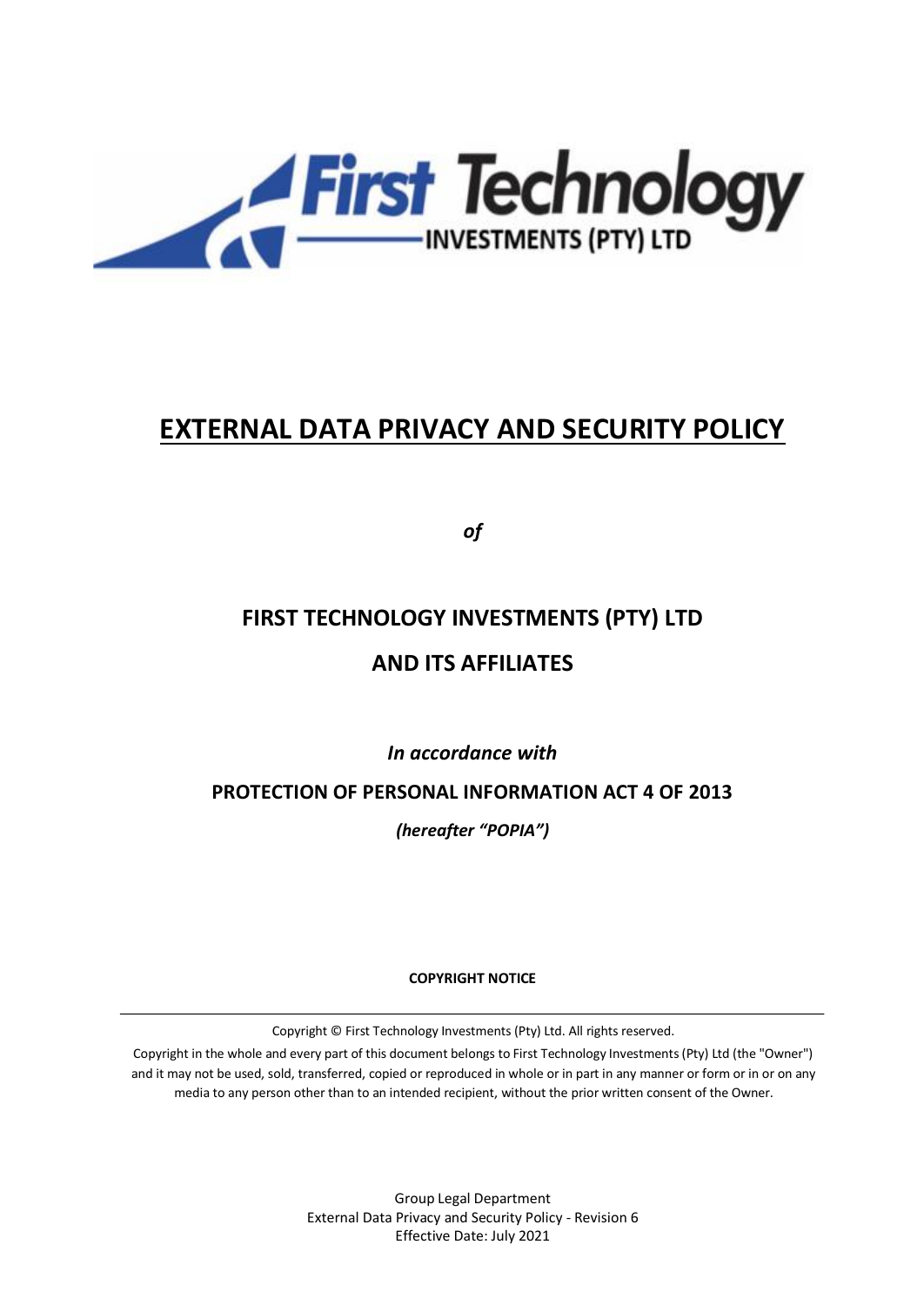

This document (including but not limited to any manuals, policies, procedures, forms, and other documents) ("Policy") applies to all Affiliates of First Technology Investments (Pty) Ltd ("Company", "we", "us" or "our"). Reference to "Company", "we", "us" or "our" in this Policy means each Affiliate as applicable.

**"Affiliate(s)"** means, in relation to First Technology Investments (Pty) Ltd, a subsidiary of this entity, or any division or operating branch of each subsidiary of this entity and all of its subsidiaries. Including but not limited to:

- o BUI Medical and Technology Suppliers (Pty) Ltd
- o BUI Security Services (Pty) Ltd
- o CHM Vuwani Computer Solutions (Pty) Ltd
- o CHM Vuwani Computer Solutions (KZN) (Pty) Ltd
- o CHM Vuwani Computer Solutions (Eastern Cape) (Pty) Ltd
- o Comptronics (Pty) Ltd
- o First Horizon Technology (Pty) Ltd
- o First Technology National (Pty) Ltd
- o First Technology Western Cape (Pty) Ltd
- o First Technology KwaZulu Natal (Pty) Ltd
- o First Technology (Central) (Pty) Ltd
- o First Technology (Pty) Ltd
- o First Technology Digital (Pty) Ltd
- o First Technology MPS (Pty) Ltd
- o First Technology (Audio) (Pty) Ltd
- o First Technology IT Suppliers (Pty) Ltd
- o First Technology Security (Pty) Ltd
- o First Retail (Pty) Ltd
- o FirstNet Technology Services (Pty) Ltd
- o EVAR Technology (Pty) Ltd
- o Galdon Data Computer Services (Pty) Ltd
- o Galdon Data Services (Pty) Ltd
- o Marketplace Solutions (Pty) Ltd
- o Phoenix Distribution (Pty) Ltd
- o Pylot (Pty) Ltd
- o The CRM Team (Pty) Ltd
- o Techsonic (Pty) Ltd

This list is subject to amendment at the sole discretion of the First Technology Investments (Pty) Ltd and will include all Affiliates whether listed or not.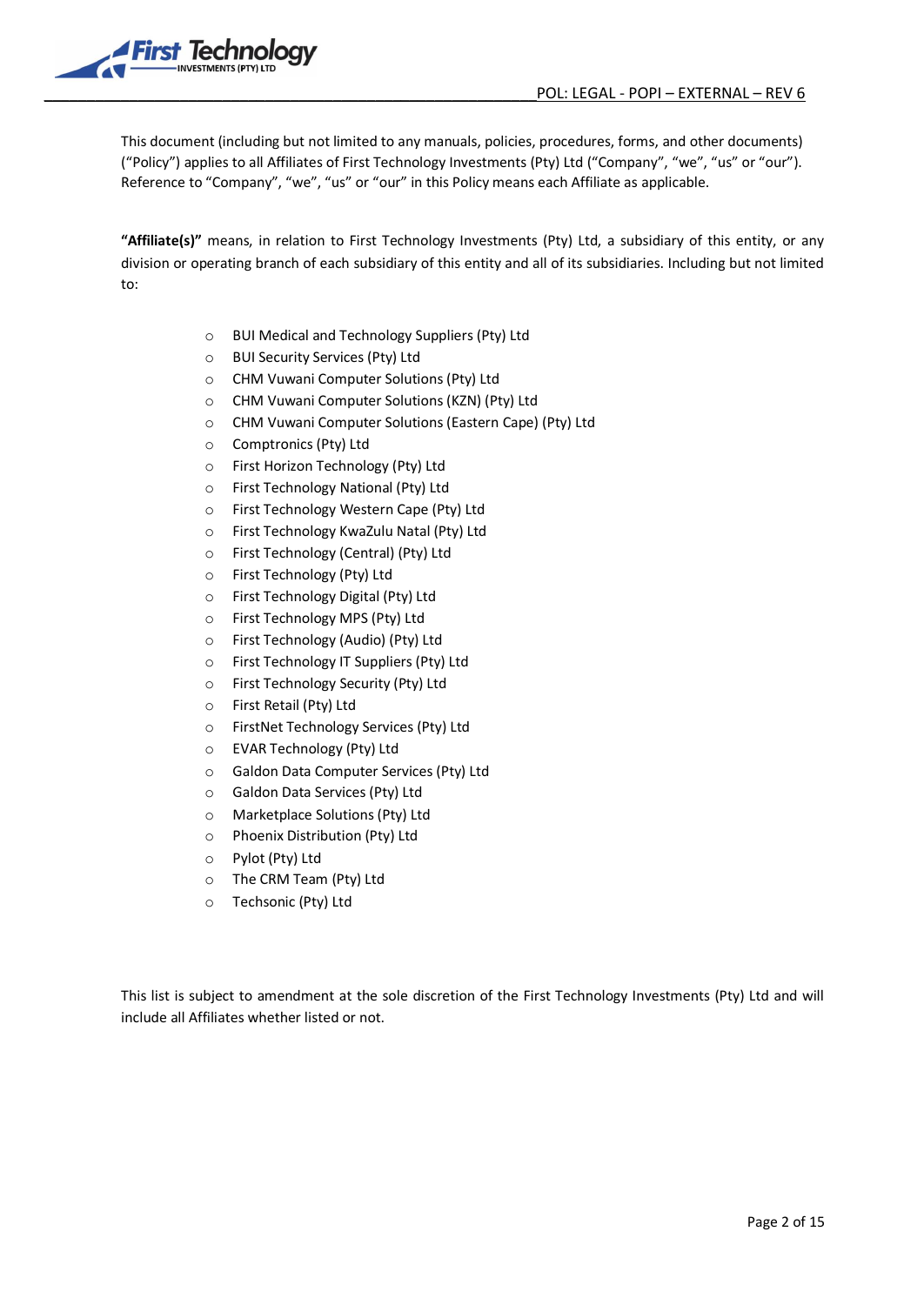

#### Contents

| 1. |                                                                               |
|----|-------------------------------------------------------------------------------|
| 2. |                                                                               |
| 3. |                                                                               |
| 4. |                                                                               |
| 5. |                                                                               |
| 6. | SOURCES OF INFORMATION: HOW AND WHERE WE COLLECT YOUR PERSONAL INFORMATION  9 |
| 8. |                                                                               |
| 9. |                                                                               |
|    |                                                                               |
|    |                                                                               |
|    |                                                                               |
|    |                                                                               |
|    |                                                                               |
|    |                                                                               |
|    |                                                                               |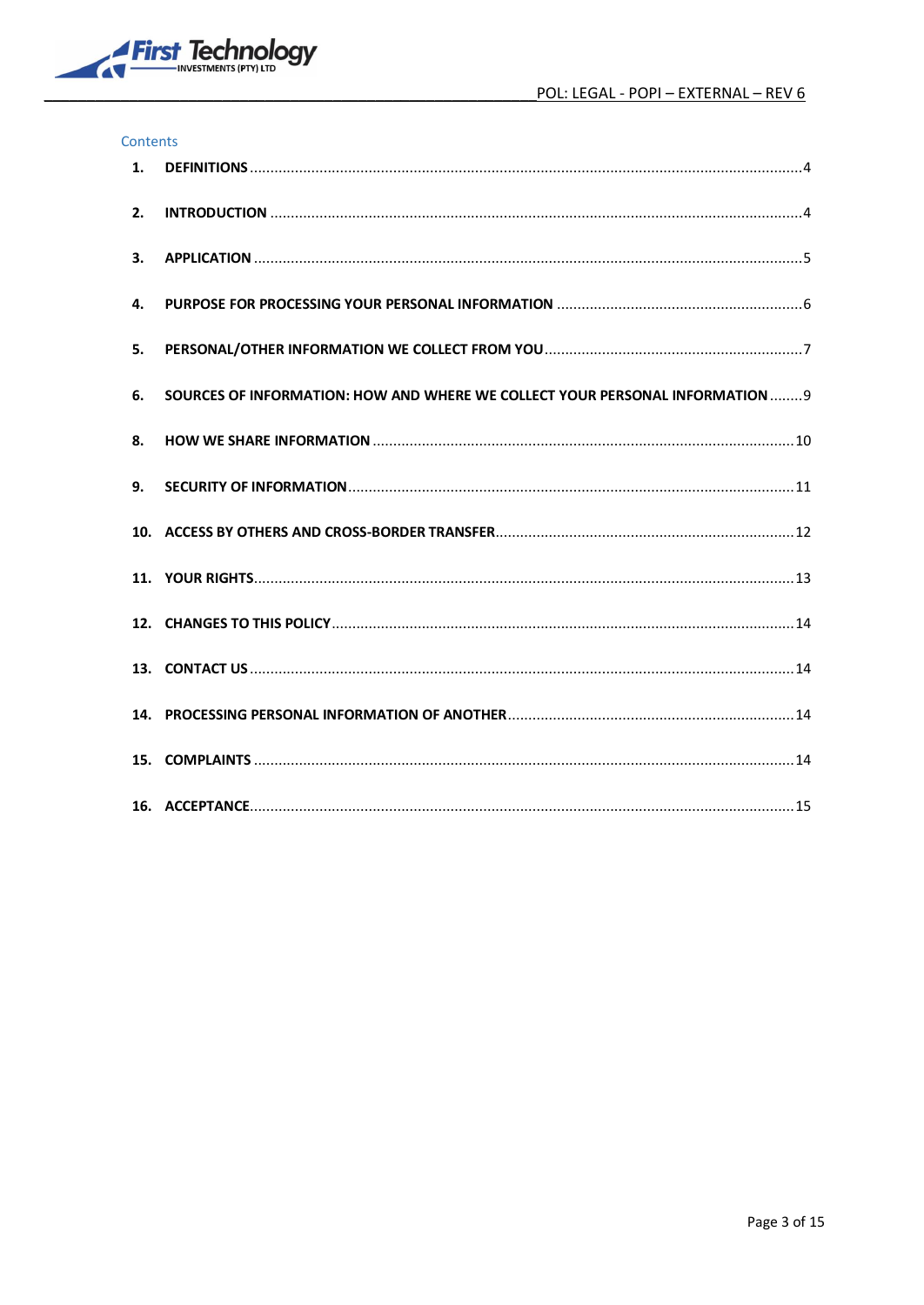#### <span id="page-3-0"></span>**1. DEFINITIONS**

- 1.1 **"consent"** means the voluntary, specific and informed consent, which you in your capacity as Data Subject, may give to us, under certain circumstances, to process your Personal Information for a specified purpose;
- 1.2 **"Data Subject"** means **you**, the natural/juristic person to whom the Personal Information we process relates;
- 1.3 **"Operator"** is any person who processes your Personal Information on our behalf in terms of a contract or mandate, without coming under our direct authority.
- 1.4 **"Personal Information"** means Personal Information relating to any identifiable, living, natural person, and an identifiable, existing juristic person, including, but not limited to:
	- In the case of an Individual, this may include, but is not limited to:
		- o Name, address, contact details, date and place of birth, ID/passport number, bank details, employment details, tax number and financial information and history;
		- o Vehicle registration and driving-related details;
		- o Preferences;
		- o Information about your next of kin and or dependants;
		- o Information relating to your education or employment history;
		- o Browsing information/history and technical information; and
		- o **Special Personal Information** including race, gender, pregnancy, national, ethnic or social origin, colour, physical or mental health, disability, criminal history, including offences committed or alleged to have been committed, membership of a trade union and biometric information, such as images, fingerprints and voiceprints, blood typing, DNA analysis, retinal scanning and voice recognition.
	- In the case of a juristic person, this may include, but is not limited to:
		- o Name, address, contact details, registration details, financial and related history, B-BBEE status, registered address, description of operations, bank details, details about your employees, business partners, customers, tax number, VAT number and other financial information.
- 1.5 **"process"** or **"processing"** means any operation or activity, automatic or otherwise, concerning Personal Information, including the collection, receipt, recording, organisation, collation, storage, updating or modification, retrieval, alteration, consultation or use; dissemination by means of transmission, distribution or making available in any other form; merging, linking, as well as restriction, degradation, erasure or destruction of information.
- 1.6 **"purpose"** means the reason for which your Personal Information needs to be processed by us;
- 1.7 **"Responsible Party"** means us, the person who is processing your Personal Information.

#### <span id="page-3-1"></span>**2. INTRODUCTION**

2.1 We respect your privacy and take the protection of Personal Information very seriously. We strive to deliver excellent service every time you engage with us, and to do this, we need to use some of your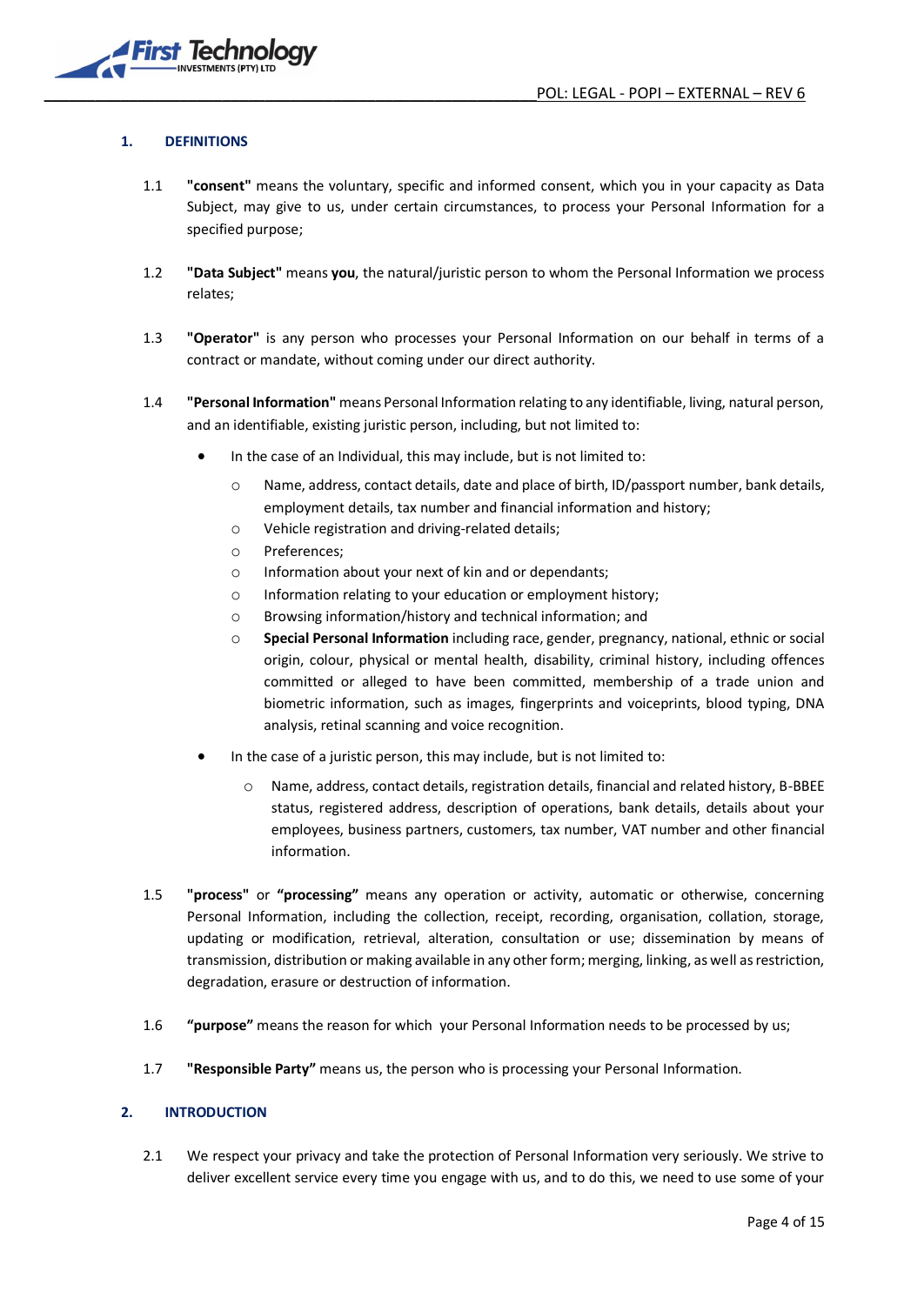

Personal Information. This Policy describes how we handle and process the Personal Information we collect about you and/or receive from you. By engaging with us and/or providing us with Personal Information, you agree to the processing of your Personal Information as set out in this Policy

- 2.2 We**,** in our capacity as a Responsible Party, will have to process your Personal Information in order to engage with you, and in doing so, are required to comply with POPIA, which regulates and controls the processing Personal Information of a natural or juristic person in South Africa (also referred to as the "Data Subject"), which processing includes the collection, use, and transfer of a Data Subject's Personal Information.
- 2.3 In terms of POPIA, Personal Information must be processed in a lawful, legitimate and responsible manner.
- 2.4 In order to comply with POPIA, a Responsible Party who processes a Data Subject's Personal Information must:
	- 2.4.1. Provide the Data Subject with details pertaining to the processing of the Personal Information; and
	- 2.4.2. Get permission or consent, explicitly or implied, from the Data Subject, in order to process the Personal Information, subject to certain exclusions, such as:
		- a. In fulfilment of a contractual or legal obligation;
		- b. For a legitimate purpose or as is necessary to protect the legitimate interest(s) and/or for pursuing the legitimate interests of i) the Data Subject; ii) the person processing the Personal Information ; or iii) that of a third party to whom the Personal Information is supplied; or
		- c. Is necessary for the proper performance of a public law duty by a public body or on behalf of a public body.
- 2.5 We are committed to ensuring that at all times we comply with the 8 conditions for lawful processing of Personal Information, and as such we ensure that at all times Personal Information is:
	- 2.5.1 processed fairly and lawfully, in accordance with legal standards applicable to such Personal Information;
	- 2.5.2 obtained only for specific lawful purposes;
	- 2.5.3 adequate, relevant and not excessive;
	- 2.5.4 accurate, and kept up to date;
	- 2.5.5 held for no longer than necessary for the purpose it was obtained for;
	- 2.5.6 processed in accordance with the rights of the Data Subject;
	- 2.5.7 is protected in appropriate ways, methodologies and procedures and according to suitable methods, both organisationally and technologically;
	- 2.5.8 is not disclosed or transferred or exported illegally, or in breach of any agreement with you.

# <span id="page-4-0"></span>**3. APPLICATION**

3.1 This Policy applies to any natural/juristic persons who directly or indirectly shares Personal Information us, and/or (where applicable) with whom we share Personal Information.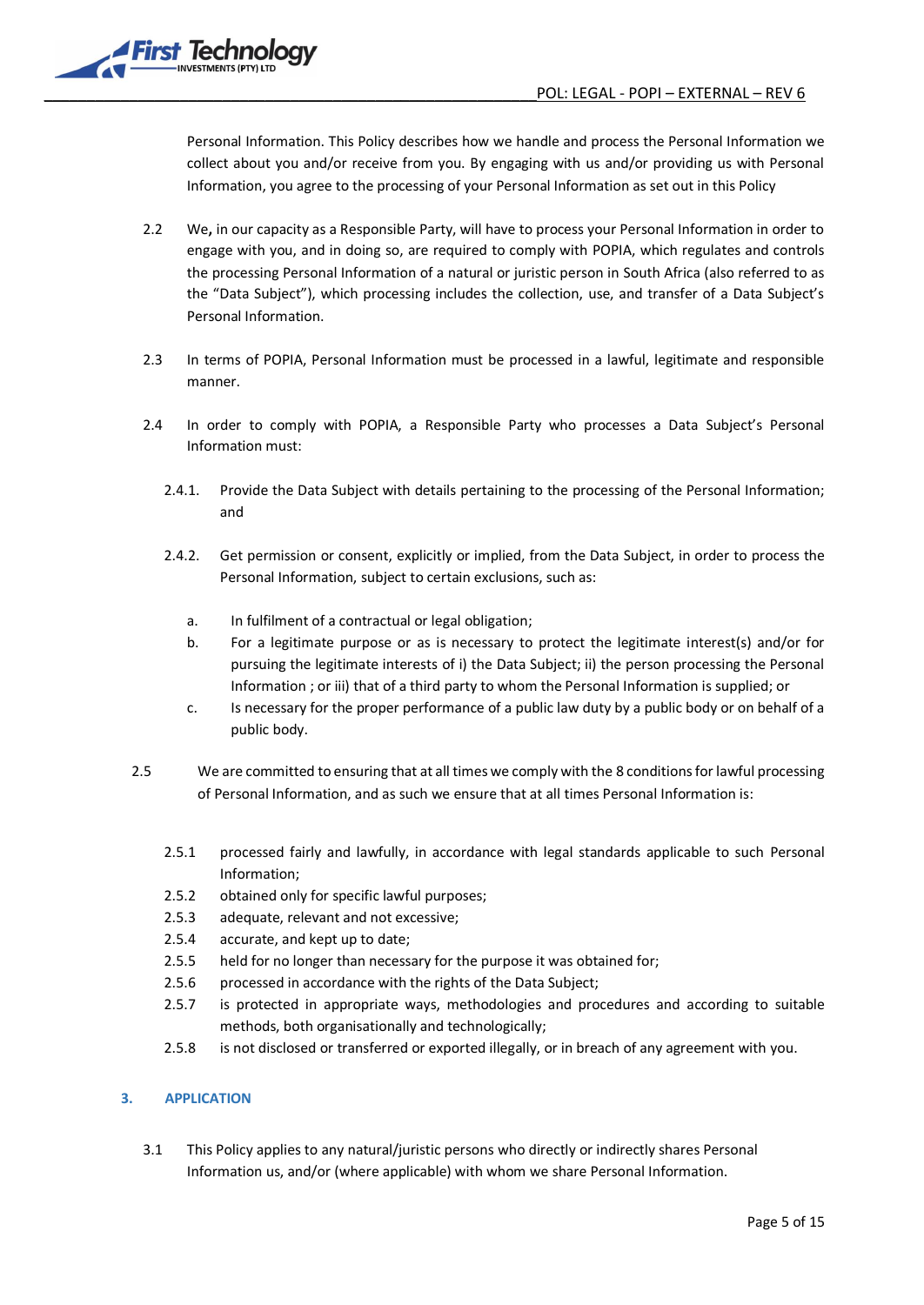

#### <span id="page-5-0"></span>**4. PURPOSE FOR PROCESSING YOUR PERSONAL INFORMATION**

- 4.1 Your Personal Information will be processed by us for the following purposes:
	- 4.1.1. **Due diligence/legitimate purpose:** to carry out a due diligence before we decide to engage or interact with you or to do business with you, including obtaining and verifying your credentials/information.
	- 4.1.2. **Contract purposes/assessment and conclusion of a contract**: to investigate and determine whether we are able or willing to conclude a contract with you based on the findings of any abovementioned due diligence, and, if appropriate, to conclude a contract with you.
	- 4.1.3. **To process transactions and render/provide/receive goods and services, or for the conclusion of a contract/s**: to perform under any contract which has been concluded with you, including any action reasonable, necessary or incidental to fulfilling any contractual obligations, or exercising any contractual rights.
	- 4.1.4. **Attending to administrative and financial matters pertaining to any transaction**: to administer accounts or profiles related to you or your organization, including but not limited to registrations, subscriptions, purchases, billing events, fees, costs and charges calculations, quoting, invoicing, receipt of payments or payment of refunds, reconciliations and financial management in general.
	- 4.1.5. **Communications:** to make contact with you and to communicate with you generally or in respect of our or your requirements, or instructions.
	- 4.1.6. **Risk assessment and anti-bribery and corruption matters:** to carry out vendor, organizational and enterprise-wide risk assessments, in order to detect and prevent bribery, corruption, fraud and abuse, to comply with all applicable laws, as well as to identify and authenticate your access to and to provide you with access to our goods, services or premises and generally to ensure the security and protection of all persons, and/or to exercise our rights and to protect our and others' rights and/or property.
	- 4.1.7. **Legal obligations, litigation, insurance and public duties:** to comply with the law and our legal obligations, including the requirements to register with Regulators, obtain and hold permits and certificates, register for, or verify details relating to, VAT, Tax, PAYE, SDL, COIDA and UIF, customs and excise etc, to submit legal or statutory reports or provide various regulatory or statutory notices or returns, to litigate and/or to pursue or defend legal claims or collections, to attend to insurance claims and related procedures, to respond to a request or order from a SAP official, investigator or court official, regulator, or public authority.
	- 4.1.8. **Operational issues – compliance with laws and manage contracts**: to communicate, enforce and ensure that compliance with any applicable laws, contracts or policies, including in relation to legal obligations, claims or actions or legal requirements and conducting investigations and incident responses, including reviewing your communications in these situations in accordance with any applicable laws, contracts or policies.
	- 4.1.9. **Travel:** to facilitate business travel, travel-related support including conference attendance, bookings and emergency support services.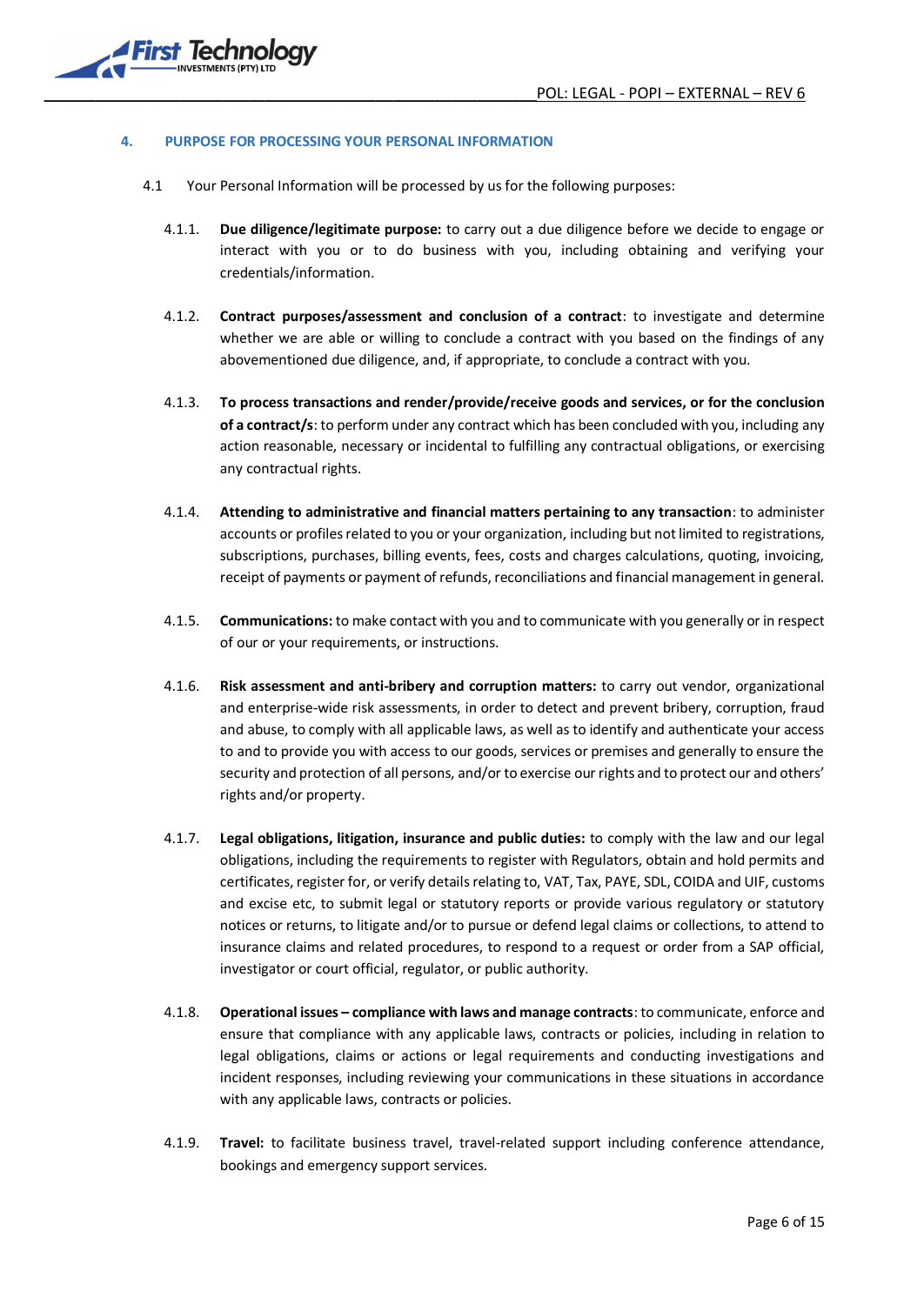

- 4.1.10. **B-BBEE – legal compliance with laws:** to comply with B-BBEE and to monitor or report B-BBEE requirements, opportunities and related diversity issues, including using your details in B-BBEE reports and score cards.
- 4.1.11. **Security purposes:** to permit you access to our offices, facilities, manufacturing or parking areas, as well as to controlled areas, for the purposes of monitoring via CCTV, your interaction and access in and from our facilities described above, and for general risk management, security and emergency incident control purposes as well as for data and cybersecurity purposes.
- 4.1.12. **Internal research and development purposes:** to conduct internal research and development for new content, products, and services, and to improve, test, and enhance the features and functions of our current goods and services.
- 4.1.13. **Sale, merger, acquisition, or other disposition** of our business (including in connection with any bankruptcy or similar proceedings): to proceed with any proposed or actual sale, merger, acquisition, or other disposition of our business (including in connection with any bankruptcy or similar proceedings).
- 4.1.14. **Marketing and electronic communications related thereto:** To provide you with communications regarding us, our goods and services and or other notifications, programs, events, reminders, or updates that might be applicable to you or that you register or ask for, and to send you offers, advertising, and marketing materials, including providing personalized advertising to you, save where you have opted out of this activity.
- 4.1.15. **Events, advertising and public relations materials and publications**: for the purposes of making contact with you and or attending to your enquiries and requests in relation to our advertising and public relations materials and publications and or events and functions and for providing you from time to time with information pertaining to the us, or our subsidiary businesses' advertising and public relations materials and publications, and or events and functions and to invite you to attend functions and events or our request for your appearance in advertising and public relation materials and publications.

#### <span id="page-6-0"></span>**5. PERSONAL/OTHER INFORMATION WE COLLECT FROM YOU**

- 5.1. In order to engage and/or interact with you, for the purposes described above, we will have to process certain types of your Personal Information, including but not limited to:
	- 5.1.1. **Your or your employer or organization's contact information,** such as name, alias, address, identity number, passport number, phone number, cell phone number, vehicle make and registration number, social media user ID, email address, and similar contact data, serial numbers of equipment, and other contact information including details of your employer, memberships or affiliations, such as the name of your employer or organization that you are a member of, information about your colleagues or those within your organization, your status with an organization, and similar data, which are required for various legitimate interest, contractual and/or lawful reasons.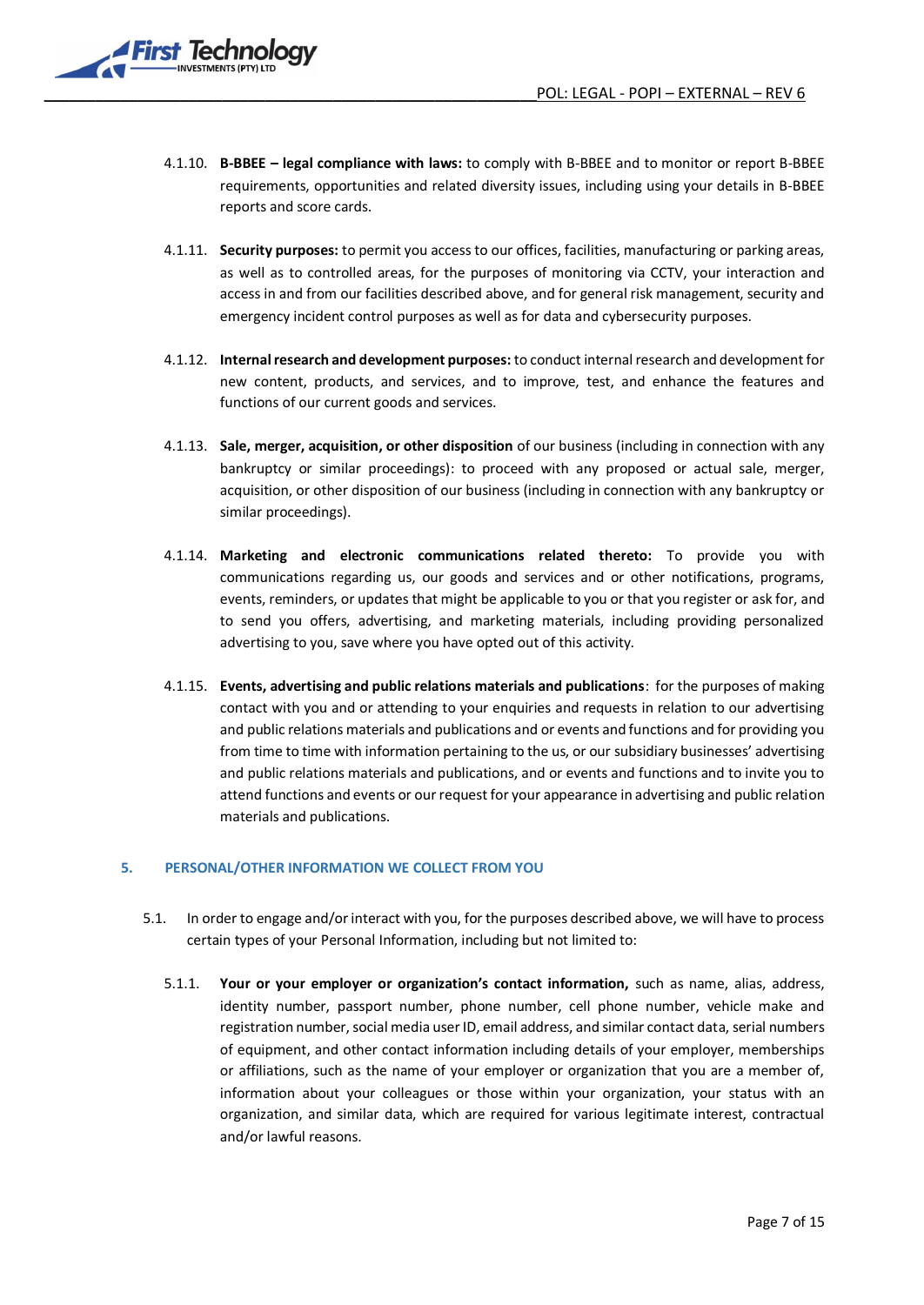

- 5.1.2. **Specific identifiers,** which are required in order to protect legitimate interests, comply with legal obligations or public legal duties**,** or financial and credit history.
- 5.1.3. **Account Information,** including banking details, security-related information (including user names and passwords, authentication methods, and roles), service-related information (including purchase history and account profiles), billing-related information (including payment, shipping, and billing information), and similar data, all which are required to perform contractual matters and/or in order to provide you with goods and/or services.
- 5.1.4. **User Content**, such as content of communications, suggestions, questions, comments, feedback, and other information you send to us, that you provide to us when you contact us, or that you post on our websites, applications, mobile applications, or social media portals or platforms including information in alerts, folders, notes, and shares of content), and similar data which are required to perform contractual matters and/or in order to provide you with goods and/or services or attend to queries.
- 5.1.5. **Device and Browser Information**, such as network and connection information (including Internet Service Provider (ISP) and Internet Protocol (IP) addresses), device and browser identifiers and information (including device, application, or browser type, version, plug-in type and version, operating system, user agent, language and time zone settings, and other technical information), advertising identifiers, cookie identifiers and information, and similar data, which are required to perform contractual matters and / or in order to provide you with goods and/or services or attend to queries or to ensure that security safeguards are in place.
- 5.1.6. **Usage Information and Browsing History**, such as usage metrics (including usage rates, occurrences of technical errors, diagnostic reports, settings preferences, backup information, API calls, and other logs), content interactions (including searches, views, downloads, prints, shares, streams, and display or playback details), and user journey history (including clickstreams and page navigation, URLs, timestamps, content viewed or searched for, page response times, page interaction information (such as scrolling, clicks, and mouse-overs), and download errors), advertising interactions (including when and how you interact with marketing and advertising materials, click rates, purchases or next steps you may make after seeing an advertisement, and marketing preferences), and similar data which are required to perform contractual matters and/or in order to provide you with goods and/or services or attend to queries or to ensure that security safeguards are in place.
- 5.1.7. **Your Image**, such as still pictures, video, voice, and other similar data, which are required to perform contractual matters and/or in order to provide you with goods and/or services or attend to queries or to ensure that security safeguards are in place.
- 5.1.8. **Financial Information,** such as billing address, credit card information, billing contact details, and similar data., tax numbers and VAT numbers, which are required to perform contractual matters and/or in order to provide you with goods and/or services or attend to queries or to ensure that security safeguards are in place and/or which are required to comply with laws and pubic duties.
- 5.1.9. **Career, Education, and Employment Related Information,** such as job preferences or interests, work performance and history, salary history, status as a veteran, nationality and immigration status, demographic data, disability- related information, application information, professional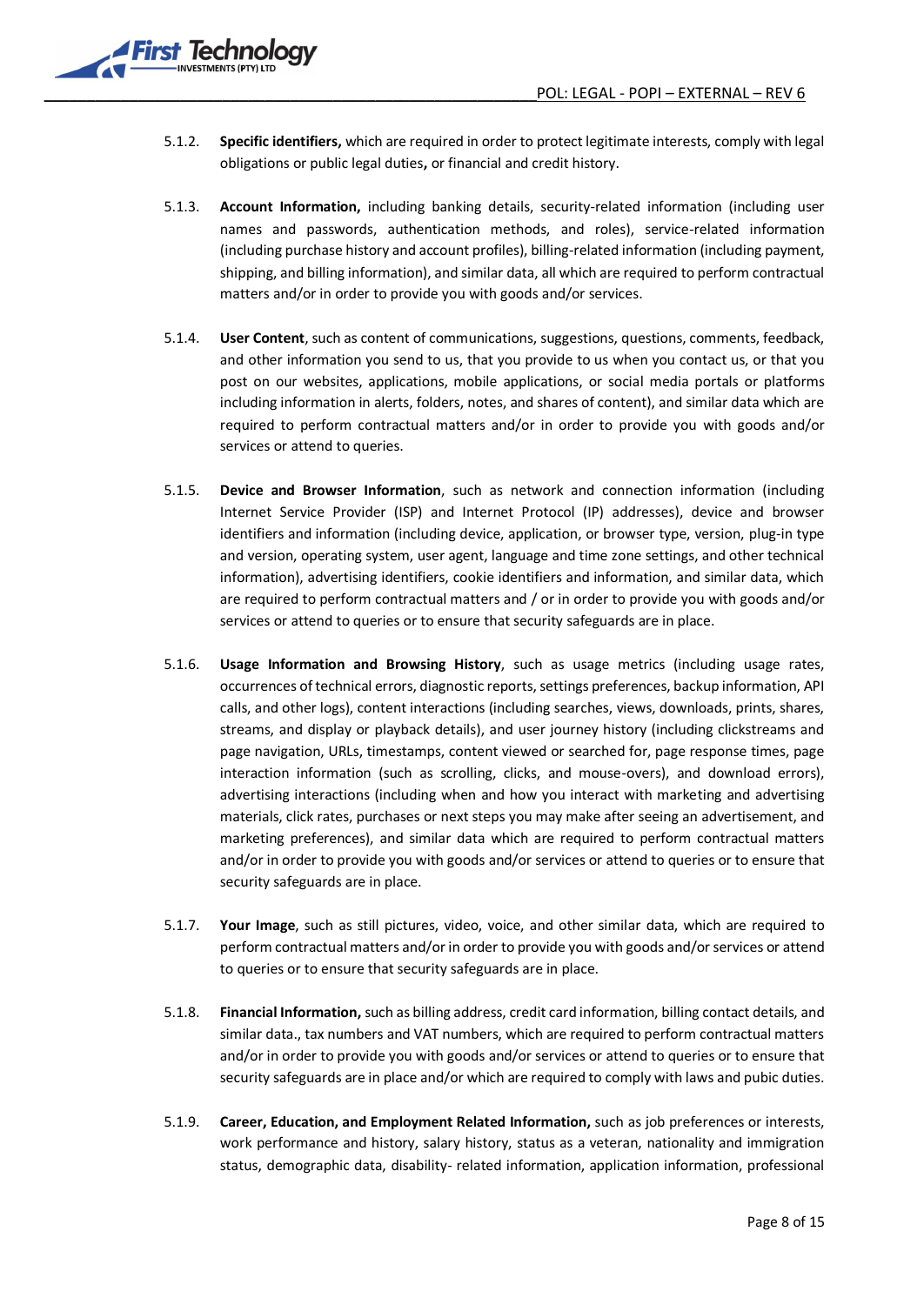

licensure information and related compliance activities, accreditations and other accolades, education history (including schools attended, academic degrees or areas of study, academic performance, and rankings), and similar data, which are required for contractual or employment related matters, or which are required to comply with laws and public duties;

5.1.10. **Social Media and Online Content,** such as information placed or posted in social media and online profiles, online posts, and similar data, which are required to perform contractual matters and/or in order to provide you with goods and/or services or attend to queries and generally for the purposes of advertising, marketing and related communications.

# <span id="page-8-0"></span>**6. SOURCES OF INFORMATION: HOW AND WHERE WE COLLECT YOUR PERSONAL INFORMATION**

- 6.1 Depending on your requirements, we will collect and obtain Personal Information about you either directly from you, from certain third parties (such as your employer or regulators), or from other sources which are described below:
	- 6.1.1. **Direct collection:** you provide Personal Information to us when you, for example:
		- a. Use our websites, applications, mobile applications, or social media portals or platforms.
		- b. Interact/engage with us, or otherwise contact/attempt to contact us.
		- c. Enquire about, or search for our goods or services.
		- d. Create or maintain a profile or account with us.
		- e. When you submit a request for quotation or tender or when you conclude a contract with us.
		- f. Purchase or subscribe to our goods or services.
		- g. Use our goods or services.
		- h. Purchase, use, or otherwise interact with content, products, or services from third party providers who we have a relationship with.
		- i. Create, post, or submit user content on our websites, applications, mobile applications, or social media portals or platforms.
		- j. Register for or attend one of our marketing or other events, functions, meetings, consultations, or locations.
		- k. Request or sign up for information, including marketing material.
		- l. Communicate with us by phone, email, chat, in person, or otherwise.
		- m. Complete a questionnaire, survey, support ticket, or other information request form.
		- n. Express an interest in a bursary or sponsorship.
	- 6.1.2. **Automatic collection**: we collect your Personal Information automatically from you when you:
		- a. Search for, visit, interact with, or use our websites, applications, mobile applications, or social media portals or platforms.
		- b. Use our goods or services (including through a device).
		- c. Access, use, or download content from us.
		- d. Open emails or click on links in emails or advertisements from us.
		- e. Otherwise interact or communicate with us (such as when you attend one of our events, functions or locations, when you request support or send us information, or when you mention or post to our social media accounts).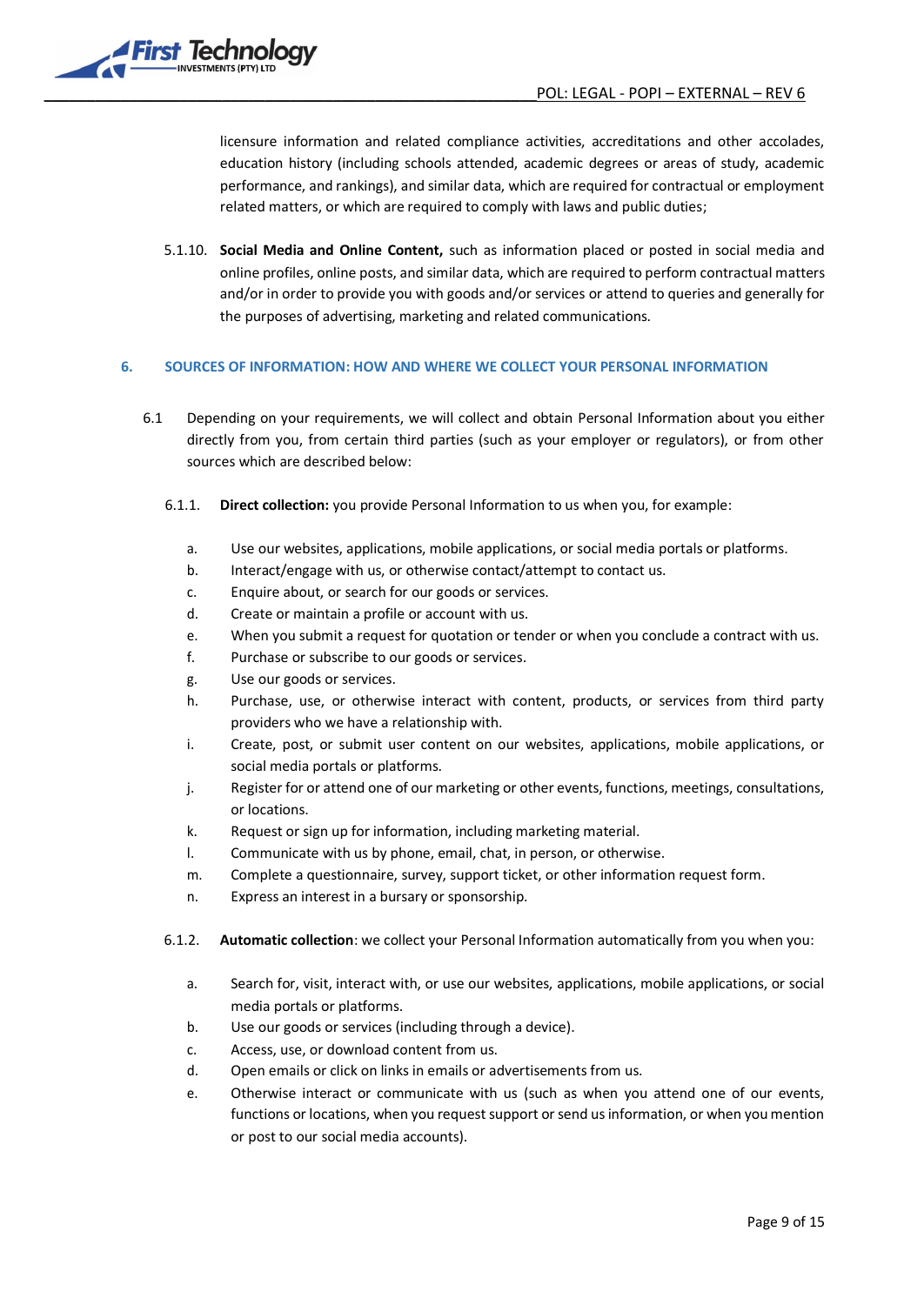

#### 6.1.3. **Collection from third parties:** we collect your Personal Information from third parties, such as:

- a. Your organization and others with whom you have a relationship with that provide or publish Personal Information related to you, such as from our customers or from others when they create, post, or submit user content that may include your Personal Information.
- b. Regulators, professional or industry organizations and certification / licensure agencies that provide or publish Personal Information related to you.
- c. Third parties and affiliates who deal with or interact with us or you.
- d. Service providers and business partners who work with us and that we may utilize to deliver certain content, products, or services or to enhance your experience.
- e. Marketing, sales generation, and recruiting business partners.
- f. SAPS, Home Affairs, Credit bureaus and other similar agencies.
- g. Government agencies, regulators and others who release or publish public records.
- 6.2. Other publicly or generally available sources, such as social media sites, public and online websites, open databases, and data in the public domain.

#### <span id="page-9-0"></span>**7. HOW WE SHARE INFORMATION**

- 7.1. We share Personal Information for the purposes set out in this Policy and with the following categories of recipients:
	- 7.1.1. **Us, our employees and our affiliates:** we may share your Personal Information amongst our employees and affiliates for business and operational purposes. Our employees and affiliates will process your Personal Information in accordance with this Policy and our Internal Data Privacy and Security Policy, a copy of which can be provided on written request.
	- 7.1.2. **Your Organization and Contacts:** we may share your Personal Information with your organization and others with whom you have a relationship in order to fulfil or perform a contract or other legal obligation, including with third parties that arrange or provides you with access to our goods or services and who pay us in connection with such access. We may also share your Personal Information with your contacts if you are in the same organization or to facilitate the exchange of information between you and the contact(s).
	- 7.1.3. **Business Partners:** we may share your Personal Information and requests with our business partners to jointly offer, provide, deliver, analyze, administer, improve, and personalize products or services.
	- 7.1.4. **Third Party Service Providers:** we may share your Personal Information and requests with our third party service providers to perform tasks on our behalf and which are related to our relationship with you, including but not limited to financial, management and general operational or organisational service providers, and to assist us in offering, providing, delivering, analyzing, administering, improving, and personalizing such services or products; as well as those who provide technical and/or customer support on our behalf, who provide application or software development and quality assurance, who provide tracking and reporting functions, research on user demographics, interests, and behaviour, and other products or services. These third party service providers may also collect Personal Information about or from you in performing their services and/or functions in relation to our Services.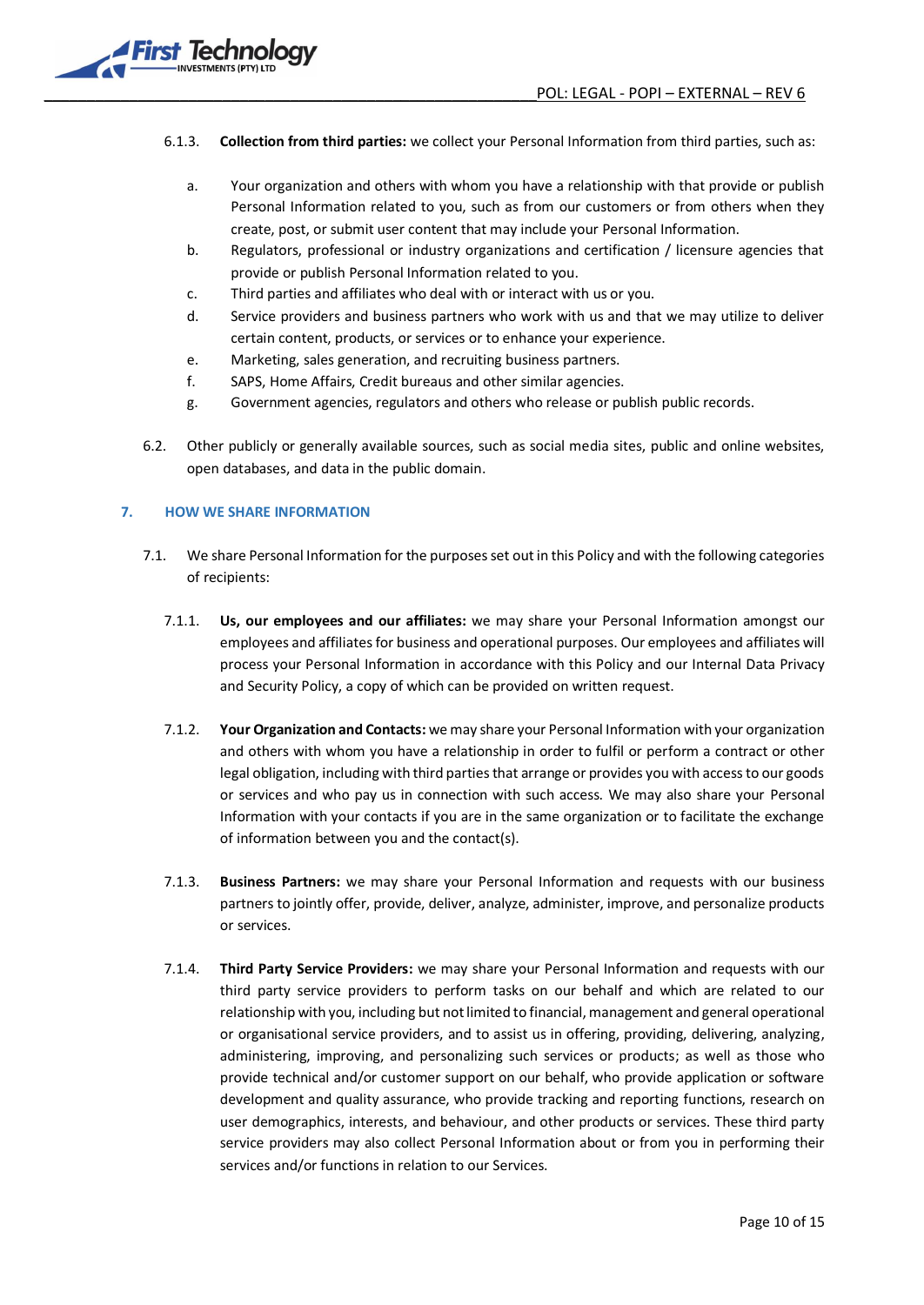

- 7.1.5. **Trade References**: we may share your information for the purposes of listing you as a trade reference with an actual/potential customer or for providing trade references to your potential suppliers.
- 7.1.6. **Advertisers:** we may share your Personal Information with third parties that we engage for advertising services, to deliver advertising, and to assist us in advertising our brand and products and services. Those advertising services may also target advertisements on third party websites based on cookies or other information.
- 7.1.7. **Users**: we may aggregate information from any publicly-available records/information, such as phone books, social networks, marketing surveys, business websites, reviews, and comments, for our business, operational, research, statistic, advertising, marketing, or general purposes.
- 7.1.8. **In the Event of Merger, Sale, or Change of Control:** your Personal Information may be transferred to a third party entity that acquires or is merged with us as part of a merger, acquisition, sale, or other change of ownership/control (such as the result of a bankruptcy proceeding).
- 7.1.9. **Regulators and law enforcement agencies:** we may share your Personal Information in order to comply with any applicable law or regulation, to comply with or respond to a legal process, or upon request from law enforcement or government.
- 7.1.10. **Other Disclosures:** we may disclose your Personal Information to third parties if we reasonably believe that disclosure of such information is helpful to enforce/reasonably in pursuit of enforcing our terms and conditions or other rights, such as to detect, prevent, or address fraud or security issues, violations of our rights, or to protect against harm to our rights, property, or safety, our employees, affiliates, business associates, any users, or the public.

#### <span id="page-10-0"></span>**8. SECURITY OF INFORMATION**

- 8.1. The security of your Personal Information is important to us. We secure the integrity and confidentiality of your Personal Information in our possession or under our control by taking appropriate, reasonable technical and organisational measures to prevent loss of, damage to or unauthorised destruction of Personal Information; and unlawful access to or processing of Personal Information.
- 8.2. The physical security of your Personal Information is managed by the implementation of practical physical safeguards, such as accessed controlled premises, and ensuring sensitive documents are stored in locked cabinets.
- 8.3. Our employees that may have access to Personal Information receive structured training on how to deal with that Personal Information in a way that complies with our contractual and legal obligations, and internal controls help to ensure that these rules and laws are adhered to.
- 8.4. In order to implement and maintain such measures, we have putin place policies, controls and related processes, which are reviewed, assessed and updated on a regular basis. Our policies, controls and procedures include the following: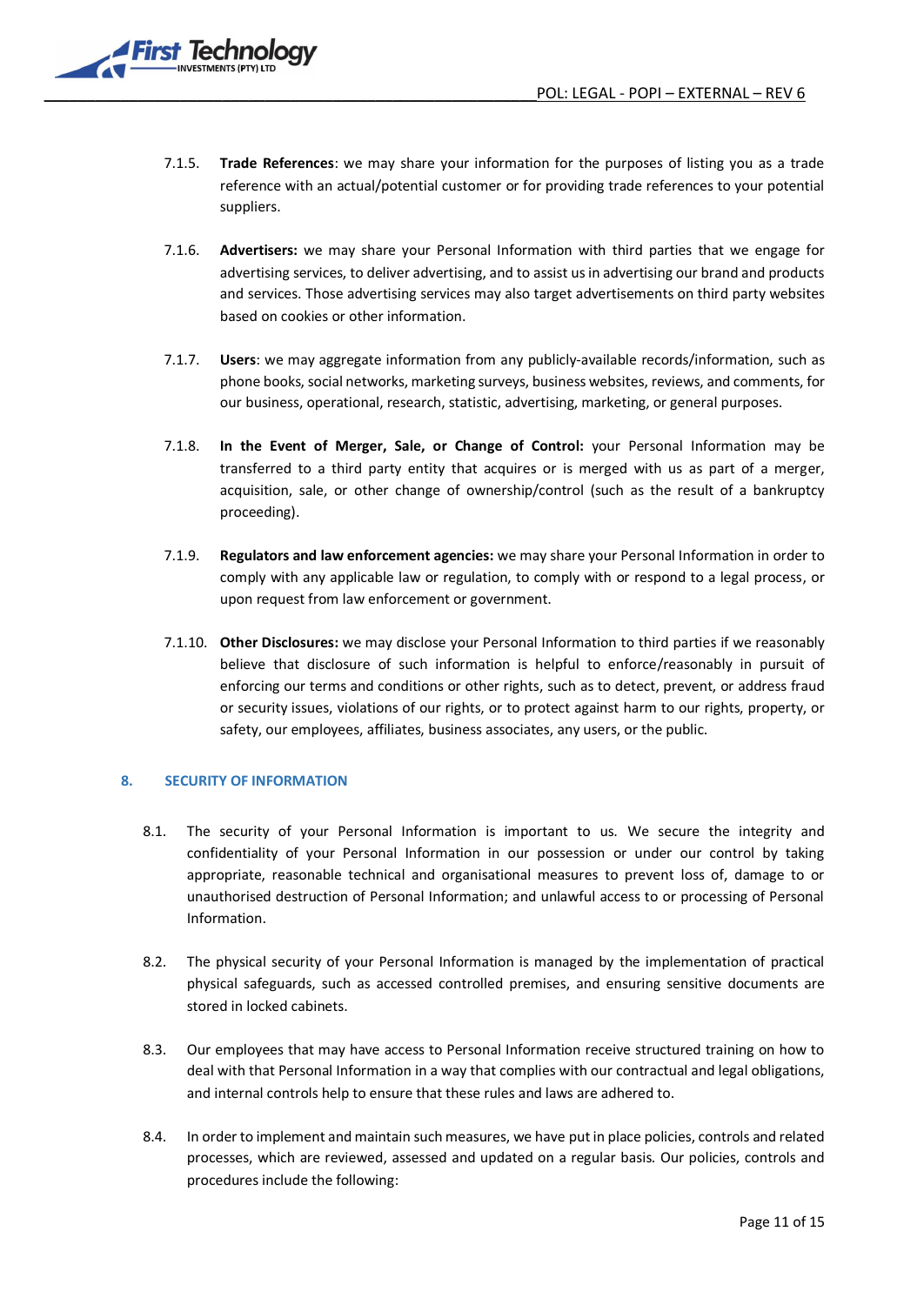

- 8.4.1. physical, technical and network security.
- 8.4.2. access controls and monitoring of access.
- 8.4.3. secure storage, destruction and encryption of records of Personal Information.
- 8.4.4. Personal Information breach reporting and remediation.
- 8.4.5. by way of written agreements, imposition of security and confidentiality obligations on third parties (based within or outside the borders of South Africa) who process Personal Information as part of rendering services to us or (where applicable) you.
- 8.5. Your Personal Information may also be stored electronically and/or in a hard copy format, and will be accessible to persons employed or contracted by us, as is reasonably necessary for operational and business-related reasons.
- 8.6. Once your Personal Information is no longer required due to the fact that the purpose for which the Personal Information was held has come to an end, such Personal Information will be retained for a duration of time which ensures compliance with the following requirements:
	- 8.6.1. Adhere to the terms and conditions of this Policy;
	- 8.6.2. Fulfil the purposes described in this Policy, and our general business-related purposes;
	- 8.6.3. Conduct business/engage with existing/potential customers in relation to business or potential future business or the solicitation thereof;
	- 8.6.4. Meet the timelines determined or recommended by regulators, professional bodies, or associations;
	- 8.6.5. Comply with legal and contractual obligations; and
	- 8.6.6. Comply with your requests.
- 8.7. Please note that no method of transmission over the Internet or electronic/physical storage is 100% secure. Although we strive to use commercially accepted measures and standards to protect Personal Information, we cannot guarantee its absolute security, and cannot accept liability therefor, however we do at all times ensure that we have adequate security measures in place across all our IT systems and that such IT systems are maintained. Specific details of our security measurescan be provided on request by emailing us o[n legal@firsttech.co.za.](mailto:legal@firsttech.co.za) Kindly make the subject line, "POPIA Request: Details of IT Security Measures".
- 8.8. Should you disclose your Personal Information to any third party other than us, we shall not be liable for any loss or damage arising or suffered by you as a result of the disclosure of such Personal Information to any third party. This is because we do not regulate or control how that third party uses your Personal Information. You should always ensure that you read the privacy policy of any third party.

# <span id="page-11-0"></span>**6. ACCESS BY OTHERS AND CROSS-BORDER TRANSFER**

6.1. We may disclose your Personal Information to other parties, including our holding company or subsidiaries, trading partners, agents, auditors, organs of state, regulatory bodies and/or national governmental, provincial, or local government municipal officials, or overseas trading parties or agents, but such disclosure will always be in terms of an agreement which will be concluded as between ourselves and the party to whom we are disclosing your Personal Information to, which contractually obliges the recipient of your Personal Information to comply with conditions relating to confidentiality, data security, and privacy law.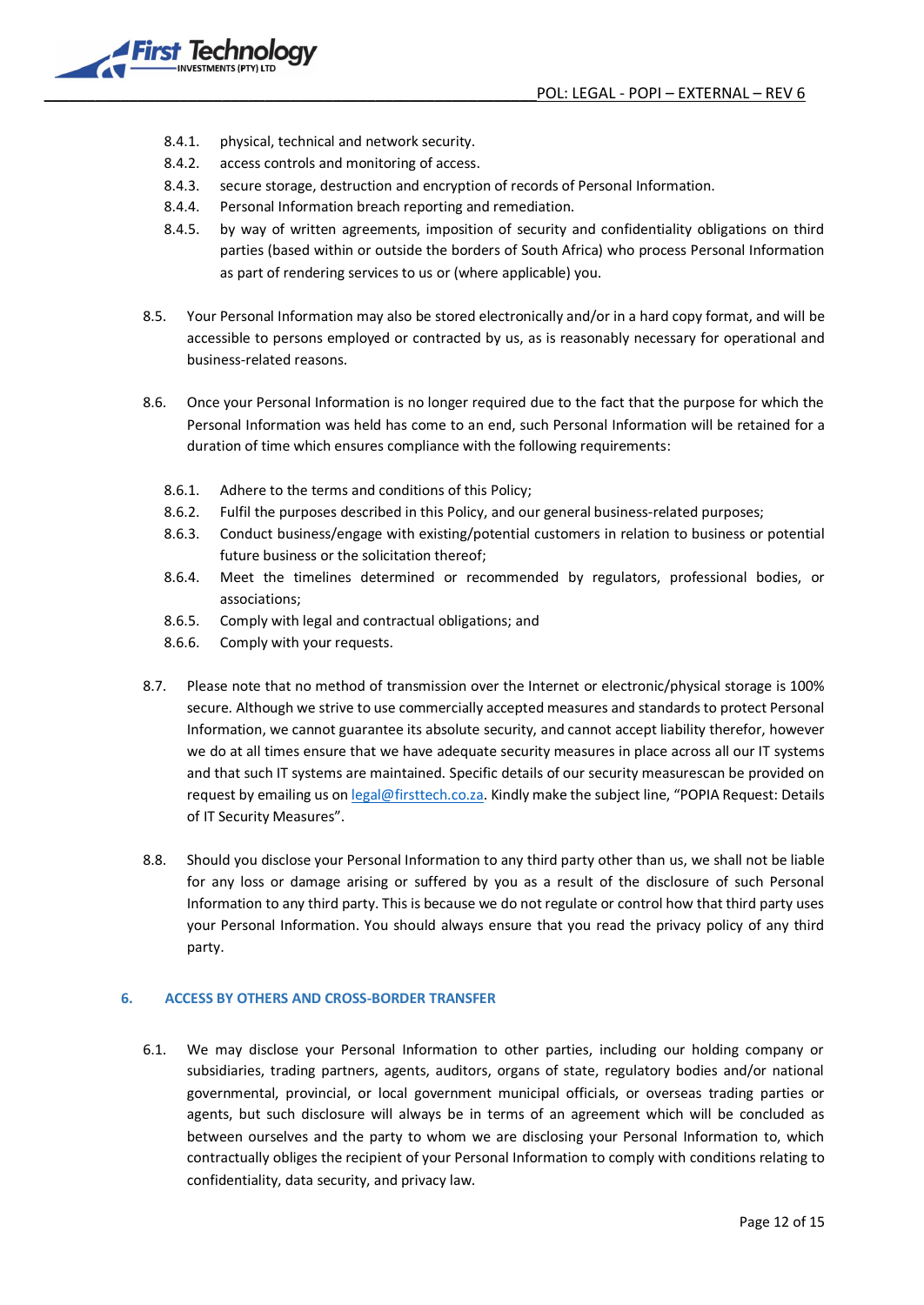

6.2. Where Personal Information and related data is transferred to a country which is situated outside of the Republic of South Africa, your Personal Information will only be transferred to those countries which have similar data privacy laws in place or where the recipient of the Personal Information concludes an agreement which contractually obliges the recipient to comply with conditions relating to confidentiality, data security, and South African privacy law.

# <span id="page-12-0"></span>**7. YOUR RIGHTS**

- 7.1. As a Data Subject, you have certain rights, such as:
	- 7.1.1. **The right of access:** you may ask us, free of charge, to confirm that we hold your Personal Information, or ask us to provide you with details, at a fee, of how we have processed your Personal Information, which can be done by emailing us on [legal@firsttech.co.za.](mailto:legal@firsttech.co.za) Kindly make the subject line, "POPIA Request: Access to Information".
	- 7.1.2. **The right to rectification:** you have the right to ask us to update or rectify any inaccurate Personal Information, which can be done by emailing us o[n legal@firsttech.co.za.](mailto:legal@firsttech.co.za) Kindly make the subject line, "POPIA Request: Rectification of Info".
	- 7.1.3. **The right to have your Personal Information deleted:** where any overriding legal basis or legitimate reason to process your Personal Information no longer exists, and the legal retention period has expired, you may request that we delete the Personal Information, which can be done by emailing us on [legal@firsttech.co.za.](mailto:legal@firsttech.co.za) Kindly make the subject line, "POPIA Request: Deletion of Info".
	- 7.1.4. **The right to object to and restrict further processing:** where we do not need your consent to process your Personal Information, but you are not in agreement with such processing, you can object to us processing such Personal Information, which can be done by emailing us on [legal@firsttech.co.za.](mailto:legal@firsttech.co.za) Kindly make the subject line, "POPIA Request: Objection to Processing Info".
	- 7.1.5. **The right to withdraw consent:** you have the right to withdraw your consent, which can be done by emailing us on [legal@firsttech.co.za.](mailto:legal@firsttech.co.za) Kindly make the subject line, "POPIA Request: Withdrawal of Consent".
	- 7.1.6. **The right to data portability:** should you want your Personal Information to be transferred to another party, you can request same by emailing us on [legal@firsttech.co.za.](mailto:legal@firsttech.co.za) Kindly make the subject line, "POPIA Request: Port Info".
- 7.2. You also have the right to request us not to contact you for purposes of direct marketing by any form of electronic communication such as automatic calling machines, email and/or SMS notifications by "opting-out" of any direct marketing communications we may send to you.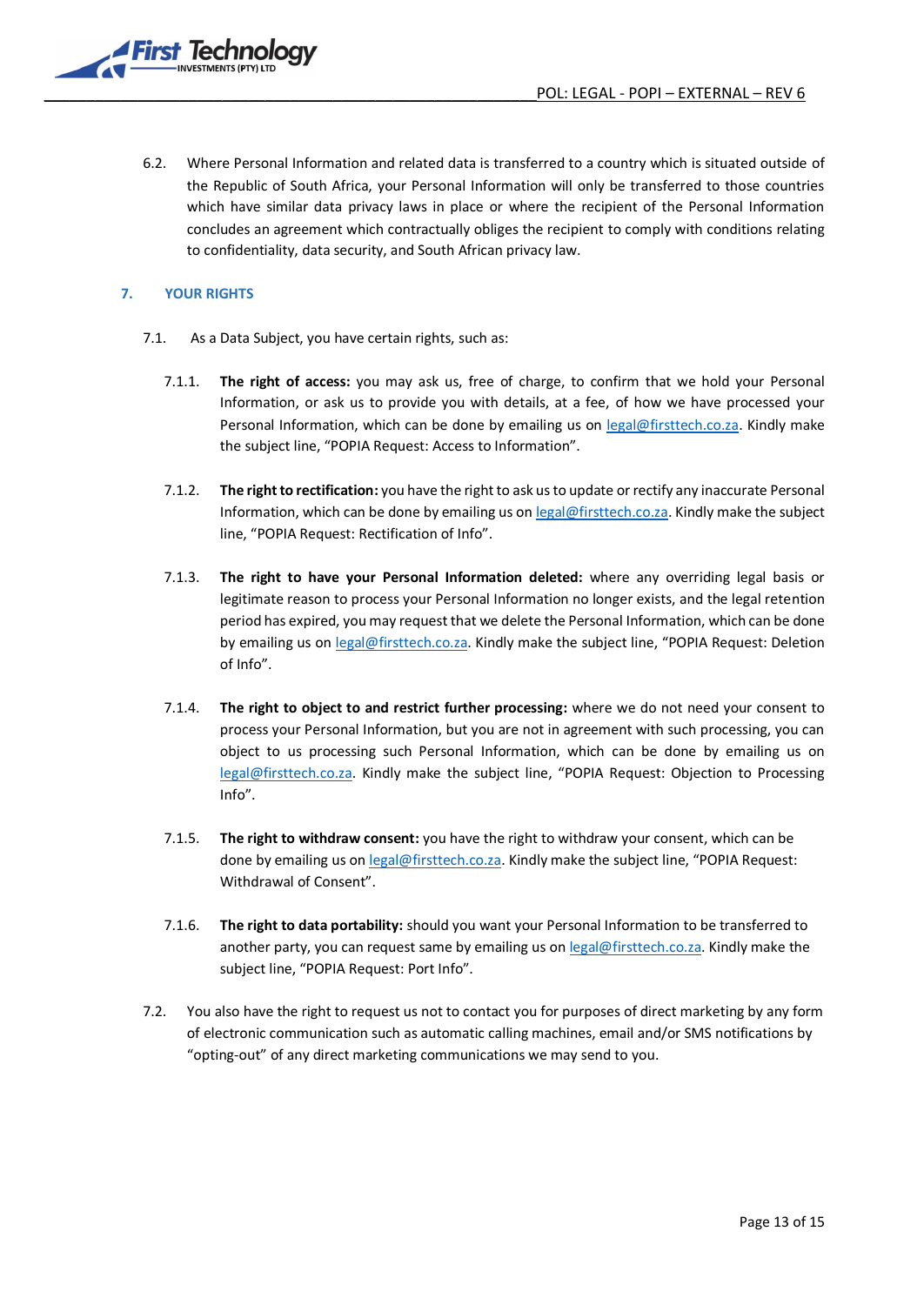

#### <span id="page-13-0"></span>**8. CHANGES TO THIS POLICY**

8.1. As we, societal/industry needs and standards, and the law changes over time, we expect this Policy to change as well. We reserve the right to amend the Policy at any time, for any reason, either with notice to you, alternatively, by posting of the updated Policy on our Website, and in this regard encourage you to visit our Site frequently in order to keep abreast with any changes. A copy of the updated Policy may also be requested at any time by emailing [legal@firsttech.co.za.](mailto:legal@firsttech.co.za) Kindly make the subject line, "POPIA Request: Updated Policy Document".

# <span id="page-13-1"></span>**9. CONTACT US**

- 9.1. Any comments, questions or suggestions about this Policy or our handling of your Personal Information should be emailed to us at [legal@firsttech.co.za](mailto:legal@firsttech.co.za). Please make the subject line, "POPIA Request: General Query".
	- 9.1.1. Please note that any comments/questions/complaints received may be re-directed to the appointed Information Officer of the particular Group entity, Company, affiliate, subsidiary or other party to which the matter may relate and/or in an attempt to accurately, efficiently, and/or timeously respond to it.
- 9.2. Alternatively, you can contact us telephonically on 0117904400 and ask for the Legal Department.
	- 9.2.1. Our telephone switchboard is open 08:00am 17:00pm on South African Business Days. If you call within these times, our switchboard team will either direct you to the appropriate person or take a message and ensure the appropriate person responds as soon as is reasonably possible.

#### <span id="page-13-2"></span>**10. PROCESSING PERSONAL INFORMATION OF ANOTHER**

- 10.1. If you process another's Personal Information on our behalf, or which we provide to you in order to perform your contractual or legal obligations or to protect any legitimate interest, you will keep such information confidential and will not, unless authorised to do so by written contract between us, or mandated to do so by application of law, process, publish, share, disseminate, make accessible, store, modify, delete, destroy, merge, link, or use in any other way. Subject to this requirement, you further agree to process such Personal Information only in the course and scope of your services/duties, and only for the purpose for which the information has been received and granted to you and in accordance with this Policy.
- 10.2. You agree that where you act as an Operator on our behalf (as envisioned above) you will be be required to sign an Operator Agreement with us.

# <span id="page-13-3"></span>**11. COMPLAINTS**

11.1. Should you make a complaint, please feel free to contact us o[n legal@firsttech.co.za.](mailto:legal@firsttech.co.za) Please make the subject line, "POPIA Request: Complaint".